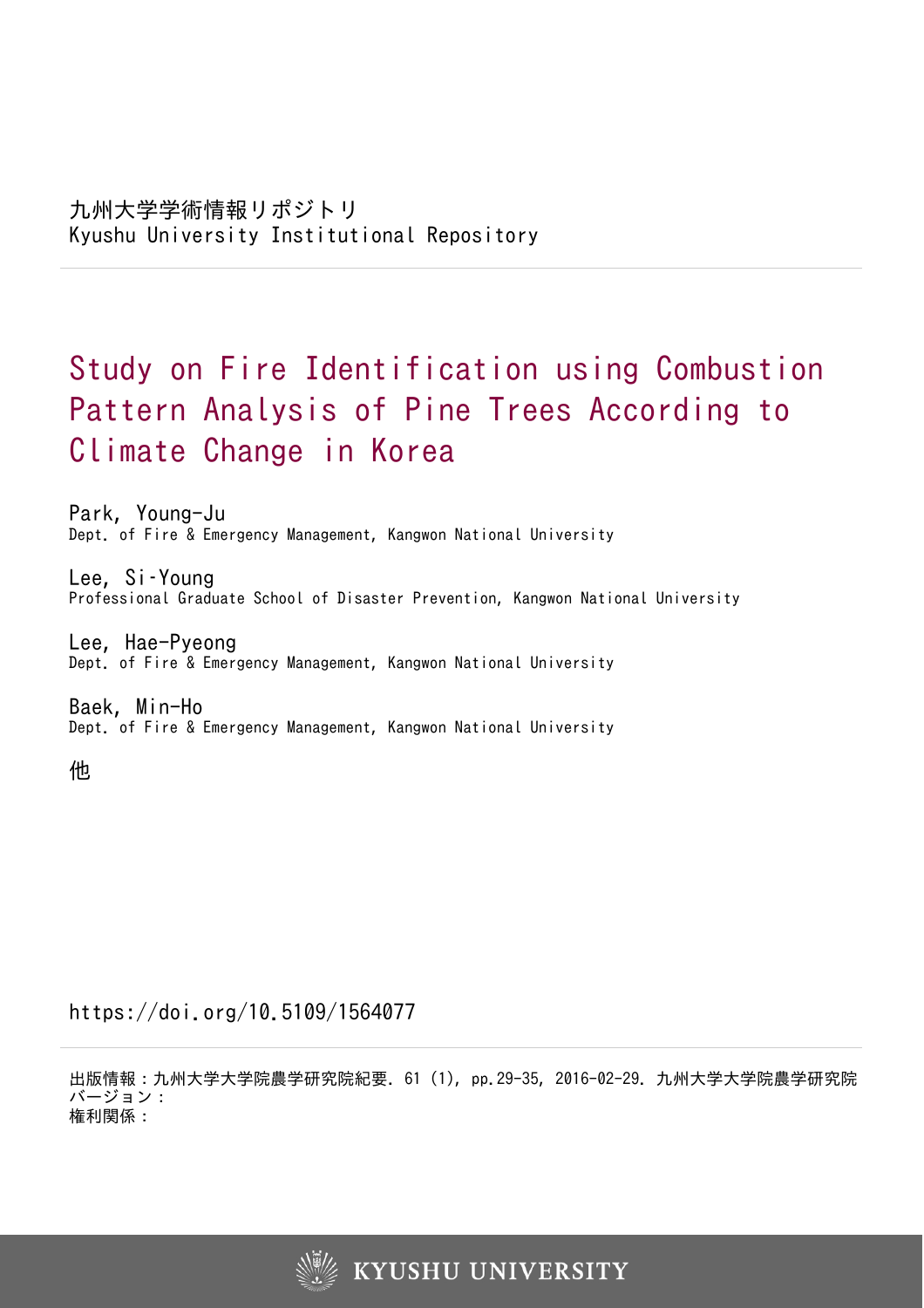# **Study on Fire Identification using Combustion Pattern Analysis of Pine Trees According to Climate Change in Korea**

## Young-Ju PARK<sup>1</sup>, Si-Young LEE<sup>2</sup>, Hae-Pyeong LEE<sup>3</sup>, **Min–Ho BAEK4 and Shoji OHGA\***

Laboratory of Forest Resources Management, Division of Forest Environmental Sciences, Department of Agro–Environmental Sciences, Faculty of Agriculture, Kyushu University, Fukuoka 811–2415, Japan (*Received November 9, 2015 and accepted November 19, 2015*)

This study monthly combustion tests were conducted on pine green leaves during June 2008 ~ May 2012 (4 years) for combustion pattern analysis of forest fires according to climate change in Korea. As result of research, fuel humidity of 75~178% was shown for 4 years in which much difference was shown according to climate. Period of frequent forest fires with high risk was shown to be in April and November, and it was shown that influence of fuel humidity was shown. Especially, April showed pattern of relatively higher risk of forest fires than October and range of auto ignition temperature was 270~355˚C in which temperature difference of 85˚C was shown according to climate change.

Total heat release was shown in range of  $11 - 72$  MJ/m<sup>2</sup> for 4 years, as April showed  $41 - 56$  MJ/m<sup>2</sup> and November showed  $21 \sim 33$  MJ/m<sup>2</sup> that April which had low fuel humidity showed relatively high heat release. Total smoke release was shown in range of  $159{\sim}951\mathrm{m}^2/\mathrm{m}^2$  for 4 years, as April showed  $311{\sim}951\mathrm{m}^2/\mathrm{m}^2$  and November showed  $246 \times 322$  m<sup>2</sup>/m<sup>2</sup>. Therefore, it could be known that April relatively releases more smoke than October. For carbon release, CO showed  $1.6586 \times 26.1460$  g range and CO<sub>2</sub> showed  $36.412 \times 100.01$  g range for 4 years and this concentration of combustion product has severe change by season that high release of CO  $\mathbb{R}$  CO<sub>2</sub> is shown in April through May.

**Key words**: Fire identification, fire pattern, wildfire research, climate change, pine tree, combustion

# INTRODUCTION

There are various causes of forest fires such as national tradition, habit, cultural development, and level of economic development, and the properties are also very different that it is very important to know those causes to prevent forest fires. Also, existence of combustibles, supply of oxygen, and ignition are required energy that affect risk of forest fires. However, source of fire which is required in ignition is the direct cause of forest fires. Forest stand condition, ground condition, and meteorological factors are indirect causes. Especially, there is large relation with quantity of water content of combustibles within forests. Meteorological factors, thus precipitation, humidity, wind, temperature, and insolation affect water content and there is deep relation with season and time in meteorological factors with much difference. Also, relation between water content of combustibles within forests and possibility of forest fires had deep relevance with relative humidity within air and water content of

combustibles (Kang J. Y. *et al*., 2002).

Approximately 78% of annual forest fires in Korea occur between March  $\sim$  May when relative humidity is the lowest in which risk is high according to relative humidity by spreading fires and various fire forms and patterns are shown according to types and form of fuel (Lee S. Y. *et al*., 2001). Also, April had markedly low percentage of water content that ignition to show relatively slow progress

Adequate knowledge on forest fire form is essential in investigating ignition points in fire identification. Forest fires start small burning in blackening form, gradually proceeds, and the size increases as it quickly progresses. When turning into a crown fire, it spreads as it flies (WCDH, 2005). As activity of forest fires are affected by weather, fuel, and topography, forest fires leave clear burnt traces and characteristics showing direction of progress. Various types of traces during forest fires indicate ignition points and trace of only one area is not enough. Directions of flame progress in several areas must be investigated and back tracking until all traces gather to an ignition point is required. For that, combustion pattern data of combustibles influencing various pattern formation must be used.

Combustion pattern must be carefully used when investigating ignition points of forest fires in which scientific data is fundamentally required as interpretation ability is most important. Accurate combustion pattern interpretation is an essential factor reenacting fire scenes and becomes the only visual evidence after the fire is extinguished (Lee C. W., 2007). Also, physical characteristics of forest combustibles is essentially required to

<sup>1</sup> Dept. of Fire & Emergency Management, Kangwon National University, Samcheok–Si, Gangwon–Do 245–711, Republic of Korea<br><sup>2</sup> Professional Graduate School of Disaster Prevention, Kangwon

National University, Samcheok–Si, Gangwon–Do 245–711, Republic of Korea

<sup>3</sup> Dept. of Fire & Emergency Management, Kangwon National University, Samcheok–Si, Gangwon–Do 245–711, Republic of

Korea<br>Dept. of Fire & Emergency Management, Kangwon National University, Samcheok–Si, Gangwon–Do 245–711, Republic of Korea

<sup>\*</sup> Corresponding Author (E–mail: ohga@forest.kyushu–u.ac.jp)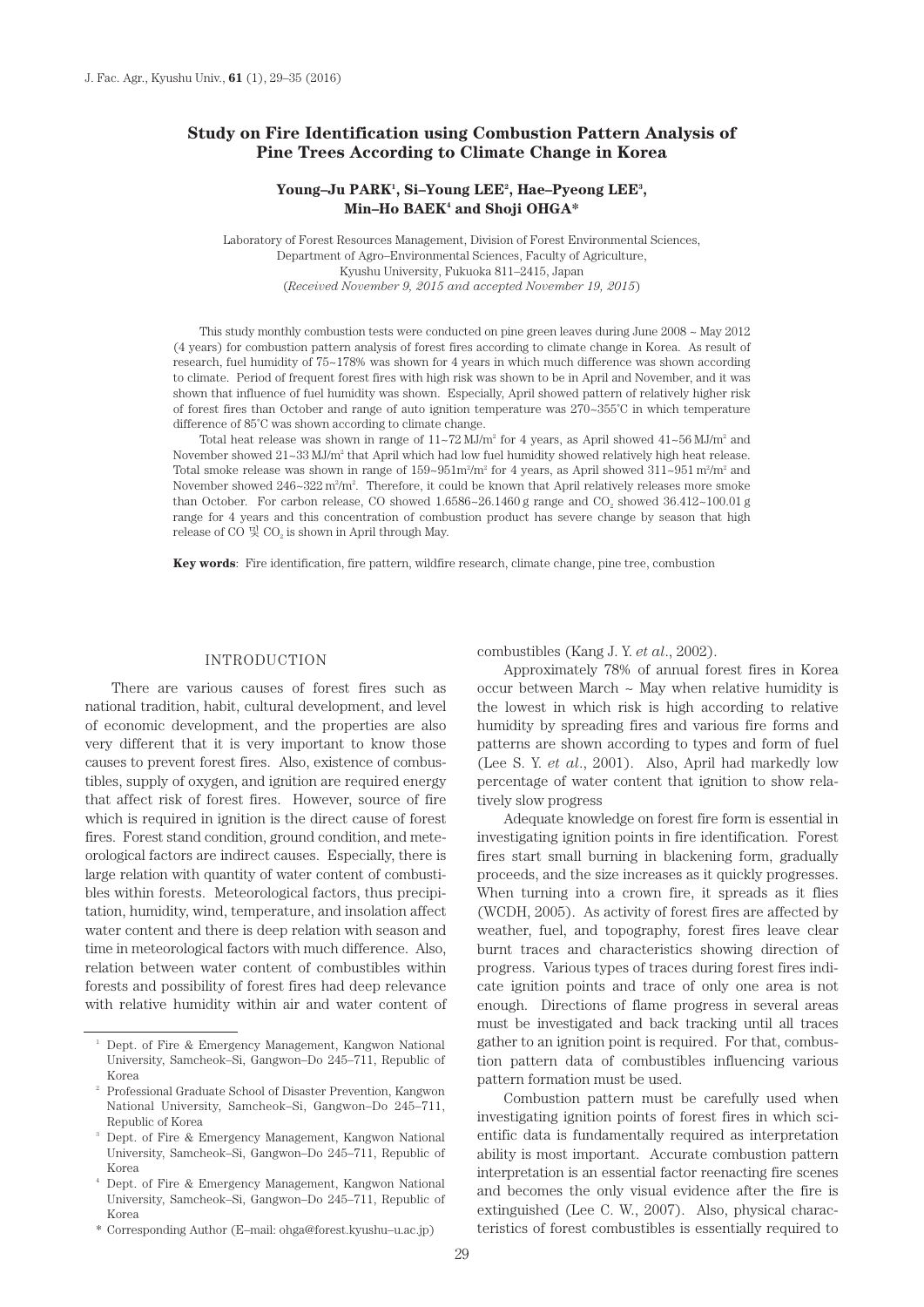prepare scientific basis data and heat transfer, flame spreading, and flame speed provides information on exposed surface or change of outer appearance of material during the fire.

Therefore, data collection in scene during forest fire identification is not easy in which complex combustion environment is provided. In this study, thermal index characteristic data required in combustion patter analysis according to relative humidity to fire spreading and route of crown fires is to be provided subject to pine trees in Korea.

## MATERIALS AND METHODS

## **1. Selection of Fuel and Combustion Test**

Combustion test was conducted from June 2008~ May 2012 (4 years) for combustion pattern analysis according to climate change. Pine tree which is most vulnerable to forest fires in Korea were selected as fuel and green leaves were extracted to be used in tests. Percentage of water content of combustibles were measured before the combustion test and percentage of water content was measured according to ASTM D 2016 standard (ASTM 2004 ; Kim H. J. *et al*., 2004). For measurement methods, 200 g was quantified, dried in a dryer in 105˚C, and weight was measured every 4 hours until there was no change of weight. The average value of 3 repeated measurement results were used as the result value.

Japanese company Kuramochi's group type ignition temperature tester (KRS–RG–9000 (Hong, Y. M., G. S. Jung 1992) and England company Fire Testing Technology's Dual cone calorimeter (ISO 5660–1, 2002) was used. Standard test method was used as main method to determine ignition risk of fuel and flashing point, ignition point, heat release speed, flame spreading, and flame were observed in which standard test was used to assess relative fire risk (NFPA 2008). Regarding specific test conditions are shown in Table 1.

### **2. Combustion Experiment**

For combustion pattern analysis according to climate change, ignition characteristic, caloric value characteristic, and combustion product characteristic tests were conducted for 4 years during June 2008~May 2012. Ignition is behavior related to the start of combustion and is defined as the point where heat occurrence speed and spreading speed shows equilibrium in speed control mechanism. Auto ignition temperature which is the temperature when auto ignition temperature proceeds, was measured and flame duration time was analyzed through TTI (Time to ignition) and F.O. (Flame out) measurement.

THR (Total heat release) is an accumulated value of integration of heat release rate which is expressed as a function on time by specimen surface. Also for combustion products, characteristics of  $CO$ ,  $CO<sub>2</sub>$ , and residue were analyzed and average value of 3 repeated measurement results were used as the result value.

Change occurring on material by fire must be recognized to distinguish combustion pattern. This change called effect of fire occurs on the inside and surface of combustibles and can be observed or measured by the naked eye (NFPA 921, 2008).

#### RESULTS AND DISCUSSION

## **1. Fuel Humidity Characteristics**

Figure 1 shows the percentage of water content curve of pine green leaves according to climate change in Korea. Characteristics of percentage of water content curve of pine green leaves receives direct influence of relative humidity and percentage of water content was shown low every March and April. Relative humidity is percentage of water content included in air shown in percentage and showed to have direct influence on dryness of combustibles. As shown in Table 2, March ~ May shows dry weather in Korea and plants are in period of dormancy in this period that water content in fallen leaves, fallen branches, and hay is low that is becomes the cause the cause to increase risk of forest fires.

Also, this dry climate affects dryness of forest combustibles to have influence on combustion progress speed



**Fig. 1.** Characteristics of percentage of moisture content of pine green leaves according to climate change.

**Table 1.** Test conditions of cone calorimeter and auto ignition temperature

| Ignition temperature measurement |                    | Dual cone calorimeter measurement |                                                 |  |
|----------------------------------|--------------------|-----------------------------------|-------------------------------------------------|--|
| Model                            | KRS–RG–9000        | Sample holder size                | $100\times100$ mm                               |  |
| Method of measurement            | group              | Weight                            | 50 g                                            |  |
| Weight                           | $20 \,\mathrm{mg}$ | Heat flux                         | $50 \text{ kW/m}^2$                             |  |
| Condition of material            | green leaves       | Test time                         | time until there was no<br>more weight decrease |  |
| Waiting time of ignition         | 4 sec              | Condition of material             | living leaves                                   |  |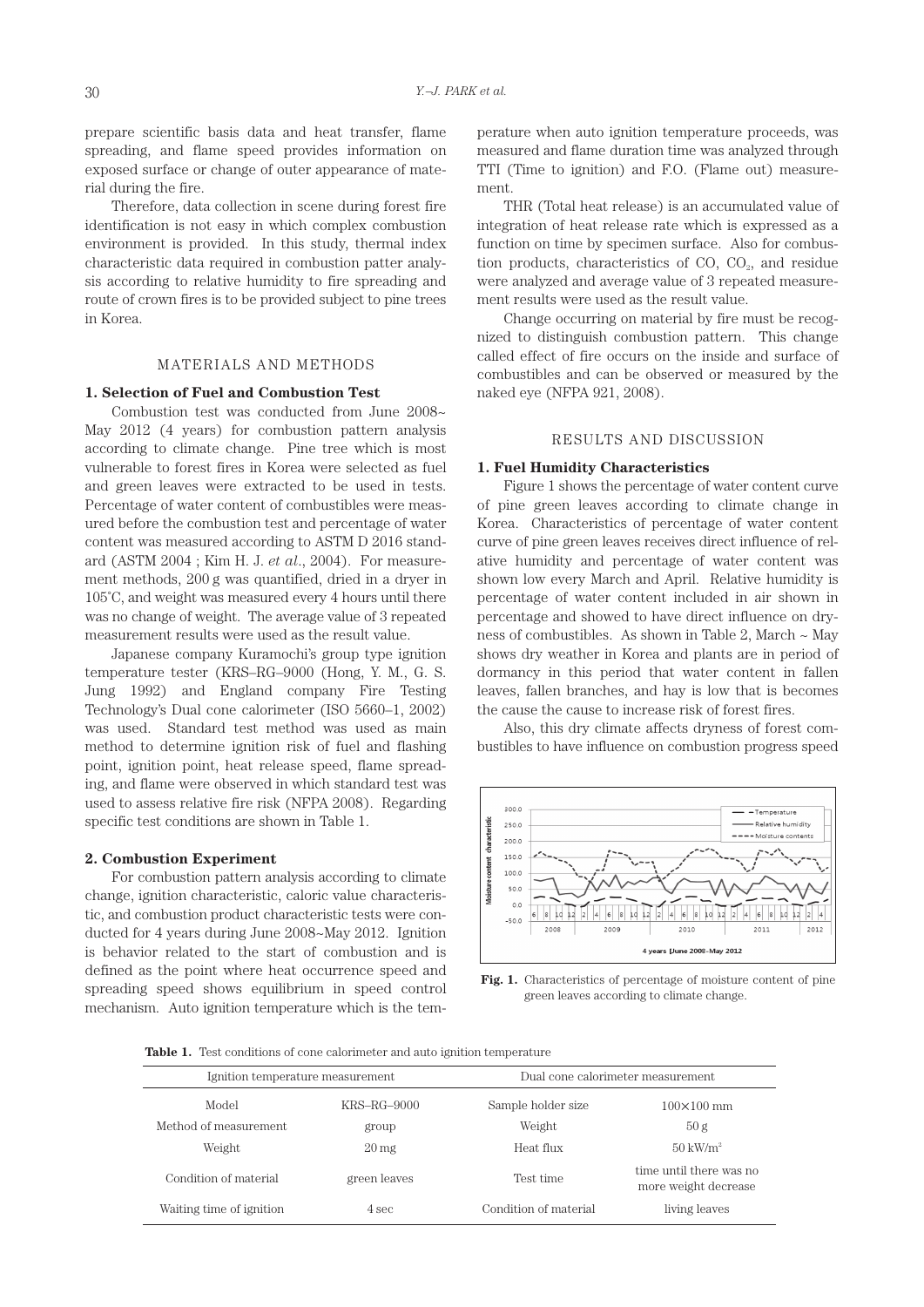|           |                  |                              | Weather characteristic  | Moisture    | Ignition characteristic<br>ignition time Flame duration |             | Calorific value  |                                  |
|-----------|------------------|------------------------------|-------------------------|-------------|---------------------------------------------------------|-------------|------------------|----------------------------------|
| Yea Month |                  | Tempera<br>$ture(^{\circ}C)$ | Relative<br>humidity(%) | contents[%] | Auto ignition<br>temperature.(°C)                       | (sec)       | time(sec)        | Total heat<br>release $(MJ/m^2)$ |
| 2008      | $\,6\,$          | 22.6                         | 80                      | 153.00      | 320                                                     | $\,$ n      | $\,$ n           | $25.6\,$                         |
|           | $\,7$            | $27.5\,$                     | 76.8                    | 168.00      | 285                                                     | $\,$ n      | $\,$ n           | $72.4\,$                         |
|           | $\,$ 8 $\,$      | 25.2                         | 80.9                    | 154.00      | 290                                                     | $\mathbf n$ | $\mathbf n$      | $25.3\,$                         |
|           | $\boldsymbol{9}$ | $21.7\,$                     | $85.5\,$                | 152.00      | 300                                                     | n           | $\mathbf n$      | $28.2\,$                         |
|           | 10               | 12.0                         | $34\,$                  | 141.00      | 290                                                     | $\mathbf n$ | $\mathbf n$      | $28.4\,$                         |
|           | 11               | 4.9                          | 36.4                    | 137.00      | 300                                                     | n           | $\,$ n           | $32.6\,$                         |
|           | 12               | 1.8                          | $37.4\,$                | 121.00      | 330                                                     | n           | $\,$ n           | 28.8                             |
| 2009      | $\mathbf{1}$     | $-6.3$                       | $24.4\,$                | 90.00       | $317\,$                                                 | $\mathbf n$ | $\mathbf n$      | 21.9                             |
|           | $\,2$            | $-2.5$                       | 34.6                    | 89.00       | $277\,$                                                 | $53\,$      | $15\,$           | $34.3\,$                         |
|           | $\,3$            | 14.3                         | 76.4                    | 71.00       | 280                                                     | $61\,$      | $27\,$           | $32.4\,$                         |
|           | $\,4\,$          | 14.4                         | $44\,$                  | 110.00      | $315\,$                                                 | 56          | $\boldsymbol{9}$ | $55.6\,$                         |
|           | $\rm 5$          | $19.7\,$                     | $79\,$                  | 109.00      | $303\,$                                                 | $45\,$      | $\,6\,$          | $54.8\,$                         |
|           | $\,6$            | $26.1\,$                     | 58.4                    | 172.00      | 386                                                     | 79          | $\rm 5$          | $29.4\,$                         |
|           | $\sqrt{7}$       | 24.8                         | 94.4                    | 165.00      | 343                                                     | n           | $\mathbf n$      | $20.5\,$                         |
|           | $\,$ 8 $\,$      | $25.2\,$                     | 54.4                    | 163.00      | 314                                                     | 84          | 14               | $24.8\,$                         |
|           | $\boldsymbol{9}$ | $20.1\,$                     | 74.1                    | 154.83      | $310\,$                                                 | $\mathbf n$ | $\,$ n           | $44.3\,$                         |
|           | 10               | 15.0                         | 65.9                    | 124.94      | 280                                                     | $\,$ n      | $\mathbf n$      | $44.3\,$                         |
|           | 11               | $\,$ 8 $\,$                  | $77\,$                  | 135.56      | 285                                                     | 301         | $71\,$           | $21.3\,$                         |
|           | 12               | $2.8\,$                      | 71.9                    | 133.28      | 290                                                     | $\mathbf n$ | $\,$ n           | $23.5\,$                         |
| 2010      | $\,1$            | $-4.1$                       | 85.9                    | 136.58      | 279                                                     | $\mathbf n$ | $\mathbf n$      | $21.1\,$                         |
|           | $\,2$            | $-4.5$                       | 86.6                    | 75.38       | 280                                                     | $\,$ n      | $\,$ n           | $20.5\,$                         |
|           | $\,3$            | 14.4                         | 47.9                    | 88.40       | $310\,$                                                 | $50\,$      | $60\,$           | $18.5\,$                         |
|           | $\,4\,$          | $9.6\,$                      | $36.6\,$                | 106.00      | $\rm 297$                                               | $23\,$      | $33\,$           | 55.7                             |
|           | $\rm 5$          | 17.4                         | 70                      | 118.00      | 290                                                     | $43\,$      | $\,8\,$          | $29.4\,$                         |
|           | $\,6$            | $25.9\,$                     | 83.9                    | 141.17      | 298                                                     | $78\,$      | $\boldsymbol{9}$ | $23.7\,$                         |
|           | $\overline{7}$   | 28.2                         | 74.4                    | 162.45      | 301                                                     | $\mathbf n$ | $\,$ n           | $21.6\,$                         |
|           | $8\,$            | 26.4                         | 73.3                    | 175.71      | 307                                                     | $\mathbf n$ | $\,$ n           | $34.5\,$                         |
|           | 9                | 13.0                         | 73.9                    | 168.93      | 347                                                     | n           | $\,$ n           | $19.2\,$                         |
|           | 10               | 13.9                         | $76.8\,$                | 178.24      | $277\,$                                                 | $\mathbf n$ | n                | 15.9                             |
|           | $11\,$           | $3.6\,$                      | $32.5\,$                | $169.2\,$   | 298                                                     | 108         | $13\,$           | $12.0\,$                         |
|           | 12               | $-2.6$                       | 80.8                    | 148.9       | 305                                                     | 305         | 57               | 13.1                             |
| $2011\,$  | $\,1\,$          | $-2.7$                       | $28\,$                  | 146         | 345                                                     | $\mathbf n$ | $\mathbf n$      | 24.1                             |
|           | $\,2$            | $-4\,$                       | 67.8                    | 145         | 270                                                     | $\mathbf n$ | $\mathbf n$      | $22.2\,$                         |
|           | $\,3$            | $4.6\,$                      | 48.9                    | 135.1       | $329\,$                                                 | $67\,$      | 112              | $20.8\,$                         |
|           | $\sqrt{4}$       | 14.7                         | $35.8\,$                | 105.2       | 345                                                     | 76          | 124              | 41.3                             |
|           | $\rm 5$          | 16.9                         | 68.5                    | 113.8       | 366                                                     | 454         | $322\,$          | $38.8\,$                         |
|           | $\,6\,$          | $23.7\,$                     | 67.8                    | 171.5       | 331                                                     | $82\,$      | $\,3$            | 18.3                             |
|           | $\,7$            | $21.2\,$                     | 91.6                    | 168.6       | 330                                                     | 95          | $\,8\,$          | $20.7\,$                         |
|           | $\,8\,$          | $21.5\,$                     | 81.9                    | 158.2       | 310                                                     | n           | $\mathbf n$      | 26.2                             |
|           | $\boldsymbol{9}$ | 17.1                         | 67.4                    | 178.5       | 310                                                     | n           | $\,$ n           | 24.4                             |
|           | $10\,$           | $21.2\,$                     | 67.8                    | 154.1       | $277\,$                                                 | 81          | $30\,$           | 11.8                             |
|           | 11               | $4.6\,$                      | 40.9                    | 143.6       | $301\,$                                                 | 190         | 13               | 24.6                             |
|           | $12\,$           | $2.3\,$                      | 66.6                    | 126.9       | 282                                                     | 103         | 18               | 21.2                             |
| 2012      | $\,1$            | $-1.5$                       | 19.9                    | 148.1       | 312                                                     | $89\,$      | $56\,$           | 24.5                             |
|           | $\,2$            | $4.7\,$                      | 68.9                    | 145.2       | $305\,$                                                 | $107\,$     | $55\,$           | 16.9                             |
|           | $\,3$            | $10\,$                       | 44.1                    | 143.8       | $320\,$                                                 | $52\,$      | $61\,$           | $26.2\,$                         |
|           | $\overline{4}$   | $\ \, 9.5$                   | $36\,$                  | 105.80      | 344                                                     | 68          | 122              | 41.9                             |

5 18.0 72 118.00 355 450 320 37.2

Table 2. Characteristics of ignition and heat caloric value of pine green leaves according to climate change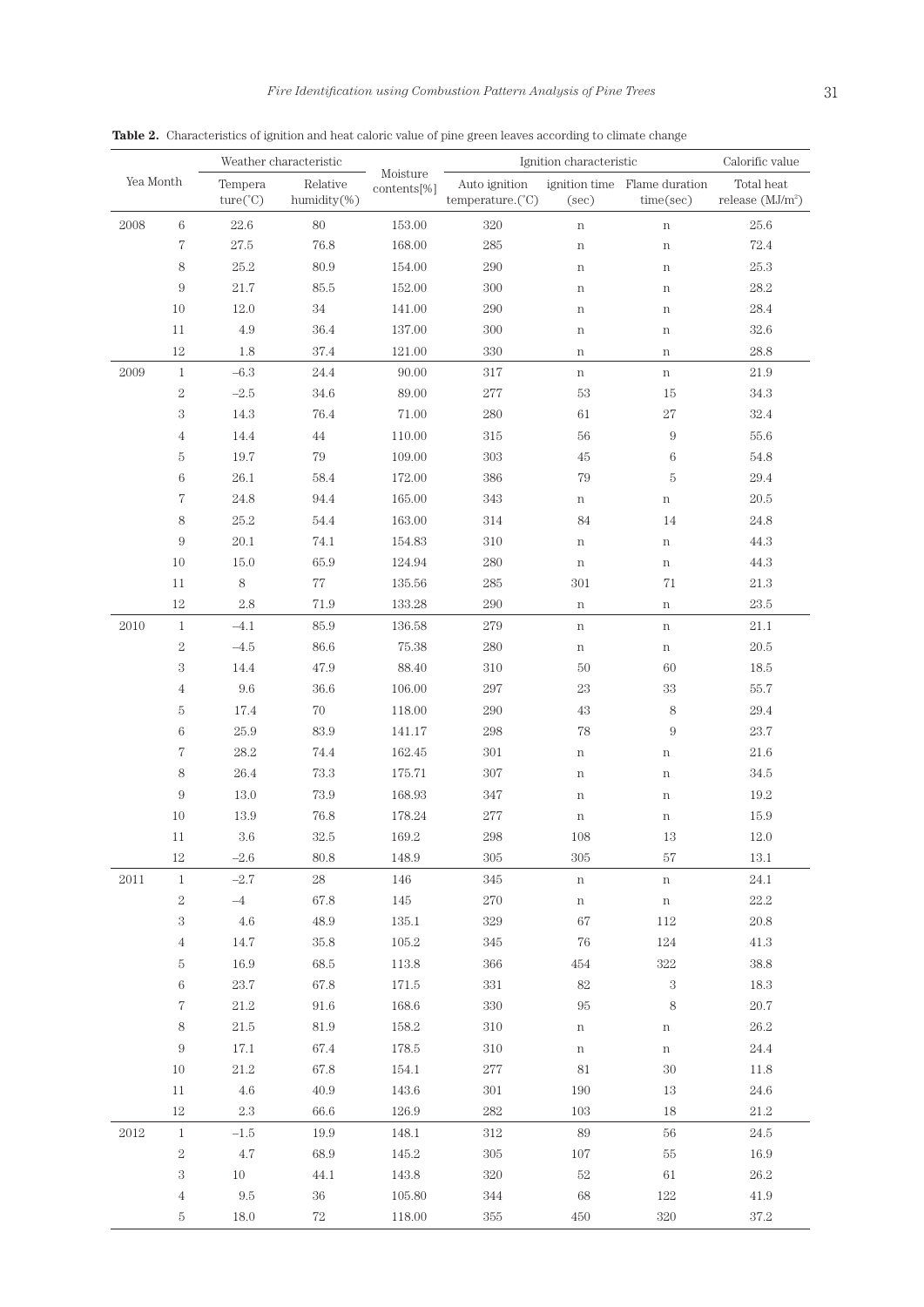of forest fires and the condition of fuel humidity has direct influence on progress speed and combustion intensity of forest fires. Therefore, risk and period of frequent forest fires during the year were shown to be in early April and early October as shown in Table 2 and it was shown that April had relatively lower percentage of water content than October.

Fuel humidity for 4 years was shown in 75~178% range in which there was much difference of fuel humidity according to climate. However looking into April and October when risk of forest fires is high, percentage of water content of pine trees were 110.00%, 106.00%, 105.20%, and 105.80% in 2009, 2010, 2011, and 2012, respectively in April and percentage of water content of pine trees was 137.00%, 135.56%, 169.20%, and 143.60% in 2009, 2010, 2011, and 2012, respectively in October. Therefore, this difference of percentage of water content of forest combustibles are caused by high temperature, low humidity in air, and wind in which they can become factors that change direction of flames to combustion pattern when obstacles are met during forest fired.

#### **2. Ignition characteristic index**

#### *2.1 Auto ignition temperature characteristics*

Auto ignition temperature curve of pine tree green leaves according to climate change in Korea are shown in Figure 2. Auto ignition temperature is the temperature where ignition starts as combustibles reach ignition temperature with no exterior ignition source. Auto ignition temperature range was shown to be between 270~355˚C and showed a maximum difference of 85˚C according to climate change. Looking into April and October when risk of forest fires is high, characteristics of monthly auto ignition temperature of pine trees were 315˚C, 297˚C, 345˚C, and 344˚C in 2009, 2010, 2011, and 2012, respectively in April and auto ignition temperature of pine trees was 300˚C, 285˚C, 298˚C, and 301˚C in 2009, 2010, 2011, and 2012, respectively in October.

Also as shown in Table 2, April and October which has relatively higher percentage of water content than June, July, August had tendency of slightly higher auto ignition temperature and June, July, August rather showed low auto ignition temperature. This is considered to be because moisture makes accumulation of heat convenient when appropriate moisture is included compared to dry condition and therefore auto ignition easily occurs.



**Fig. 2.** Characteristics of ignition and flame duration time of pine green leaves according to climate change.

These characteristics of auto ignition show flameless smoldering with gradual smoke proceeding from combustible surface in which low auto ignition temperature means that risk of auto ignition becomes that much higher. Also, auto ignition has auto ignition temperature form that combustion timidly continues when temperature is low or oxygen is lacked until ignition in which combustion gradually spreads inside combustibles and cannot be found for a long time as it can be progressed into flaming if enough oxygen is supplied or temperature increases (Lee S. H., 2009).

## *2.2 Characteristics of Ignition time and flame duration time*

Ignition time curve of pine tree green leaves according to climate change in Korea are shown in Figure 2. Looking into April and October when risk of forest fires is high, characteristics of ignition time of pine trees were 56 sec, 23 sec, 76 sec, and 68 sec in 2009, 2010, 2011, and 2012, respectively in April and ignition was no ignition, 601 sec, 108 sec, and 190 sec in 2009, 2010, 2011, and 2012, respectively in October. Ignition time receives direct influence of percentage of water content as percentage of water content of pine trees in April had range of 105~144% and October had range of 135~169% for April to show markedly low percentage of water content than October in which it is considered that ignition had relatively quickly proceeded. Quick ignition time makes flame spreading faster in the initial fire that it influences combustion patter.

Also, this difference of ignition not only affects percentage of water content, but also have influence on change of leaf structure and components by change of season, and ignition phenomenon such as difference of volatile components occurring during combustion (Hyun S. H. *et al*., 2003). Therefore, short ignition time means that combustion quickly proceeds that expansion of combustion can quickly spread during fires (Kang S. D. *et al*., 2002).

Looking into flame duration time after flaming ignition, it was shown that flame is maintained between 5 sec ~ 71sec and this is considered to be because radiant heat increases to increase fire spreading. Also, this characteristic of flame duration time can become beneficial data to estimate combustion routes in forest fire identification and can become basis data to recognize combus-



**Fig. 3.** Characteristics of THR and TSR of pine green leaves according to climate change.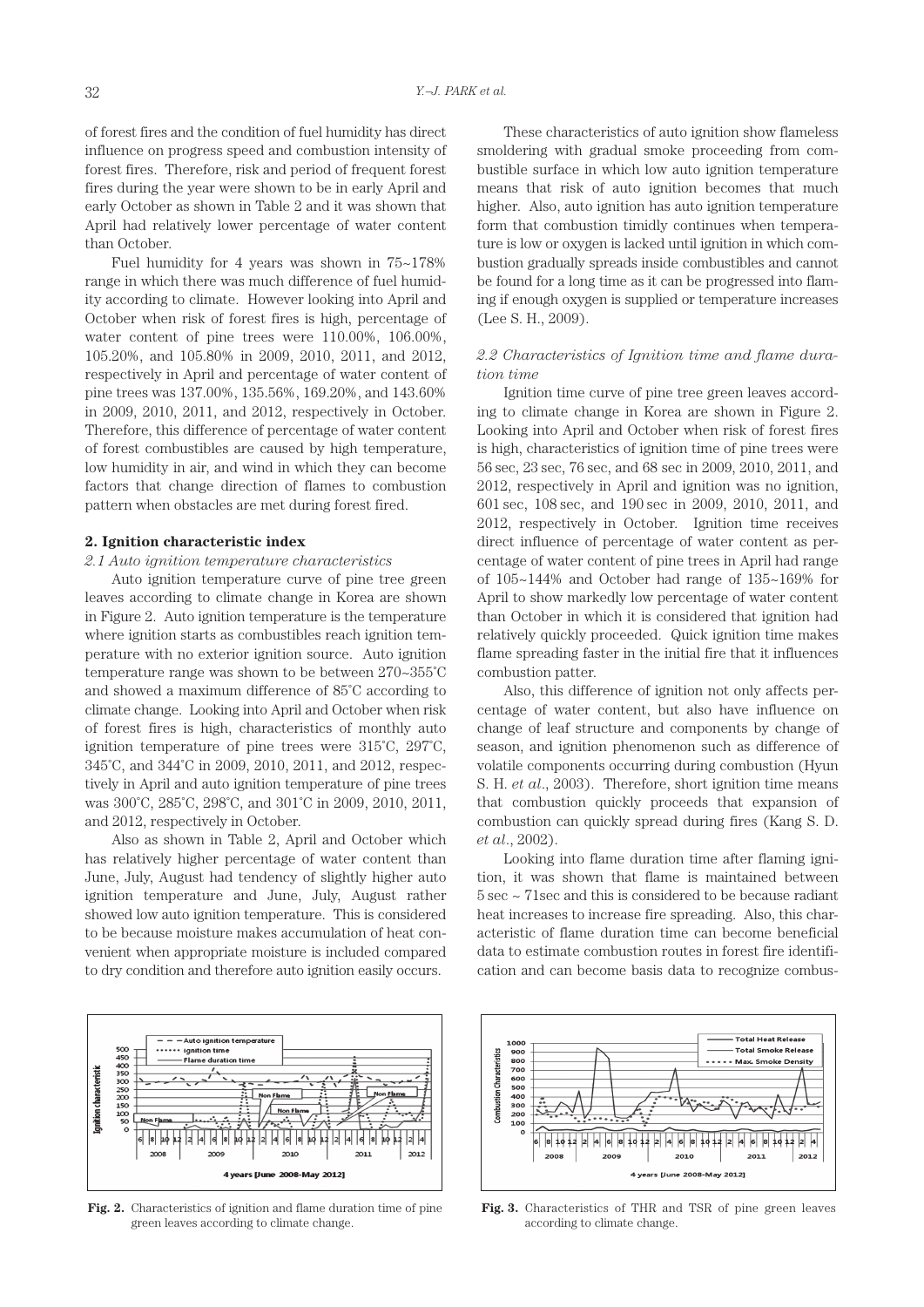Caloric value Combustion product

| I | ٩   |  |
|---|-----|--|
|   | e i |  |
| I |     |  |

Year Month Total smoke  $release(m^2/m^2)$ Maximum smoke Maximum Density<br>  $\begin{array}{ccc} \textrm{Total CO} & \textrm{Total CO} \\ \textrm{density}(\textrm{Ds}) & \textrm{time}(\textrm{Sec}) & \textrm{release}(g) \end{array}$ density(Ds) release(g) Total CO<sub>2</sub> release(g) 6 263.7 202.3 780 0.4 2.7525 43.293 207.2 405 565 0.1 3.3343 49.31 235.2 176 892 0.7 2.6277 41.946 231.0 175.5 959 0.5 2.4374 46.105 10 343.2 207 844 0.5 2.2344 42.727 308.6 218.4 1064 1.2 2.6794 43.266 223.7 190.3 1028 0.3 2.6121 44.785 1 470.3 124.2 1118 1.3 2.9169 48.341 2 158.6 124.3 1200 2.9 2.4766 48.445 263.6 149.7 1083 2 2.8851 49.409 4 950.5 160.4 1045 0.3 2.5606 151.65 904.9 157.2 1011 0 1.7713 159.77 830 142.6 1023 0.9 4.0054 157.26 178.8 133.8 1194 0.2 2.1418 36.412 8 161.1 128.3 1196 1.4 2.7268 40.653 160.7 126.8 1200 7.1 3.2801 46.039 10 207.8 207.1 887 2.5 3.6578 52.711 11 322.2 276.9 611 1.1 3.278 58.425 12 358.8 73.48 1201 1.1 8.8635 58.279 1 452.6 244.5 563 2.8 2.8066 46.514 2 450.2 406 567 2.8 2.7794 45.949 458.3 400 571 2.7 3.21 55.98 467.2 387.8 573 2.6 5.7482 68.347 721.9 368.3 561 1.3 9.7942 42.87 296.6 383.4 457 0.1 20.307 92.403 7 387.3 318.3 495 1.1 12.167 80.109 236.3 376.4 443 0 2.6168 42.004 326.9 289.4 503 0.7 18.551 112.07 10 271.8 353.3 515 1.6 16.06 84.829 245.6 316.4 518 1.1 20.547 91.362 12 263.5 246 562 1.1 26.146 100.04 1 363.8 407.9 569 1.1 9.0543 59.534 311 388.5 587.3 2.2 12.659 77.09 156.2 343.5 601 0.5 25.579 87.529 313.9 325.6 660 0.1 4.6468 66.998 343.2 273.5 565 0.2 1.6589 77.547 232 250.6 587 1.4 8.8404 69.075 294.6 275.3 572 0.3 10.372 68.833 227.8 265.7 561 2.3 8.4542 60.369 9 154.5 289.4 503 0.1 10.494 61.718 428.6 230.6 537 0.1 20.831 79.29 258.3 244.7 588 0.1 4.469 52.23 201.8 260.1 643 0.3 5.2899 56.909 1 460.7 264.4 600 0.1 2.7857 62.593 732.4 260.1 643 0.1 5.4509 59.699 315.6 325.6 660 0.1 5.2516 61.568 311 320 660 2.5 5.75 68.111

344 277 622 1.36 7.2012 51.2

**Table 3.** Characteristics of calorific heat and combustion products of pine green leaves according to climate change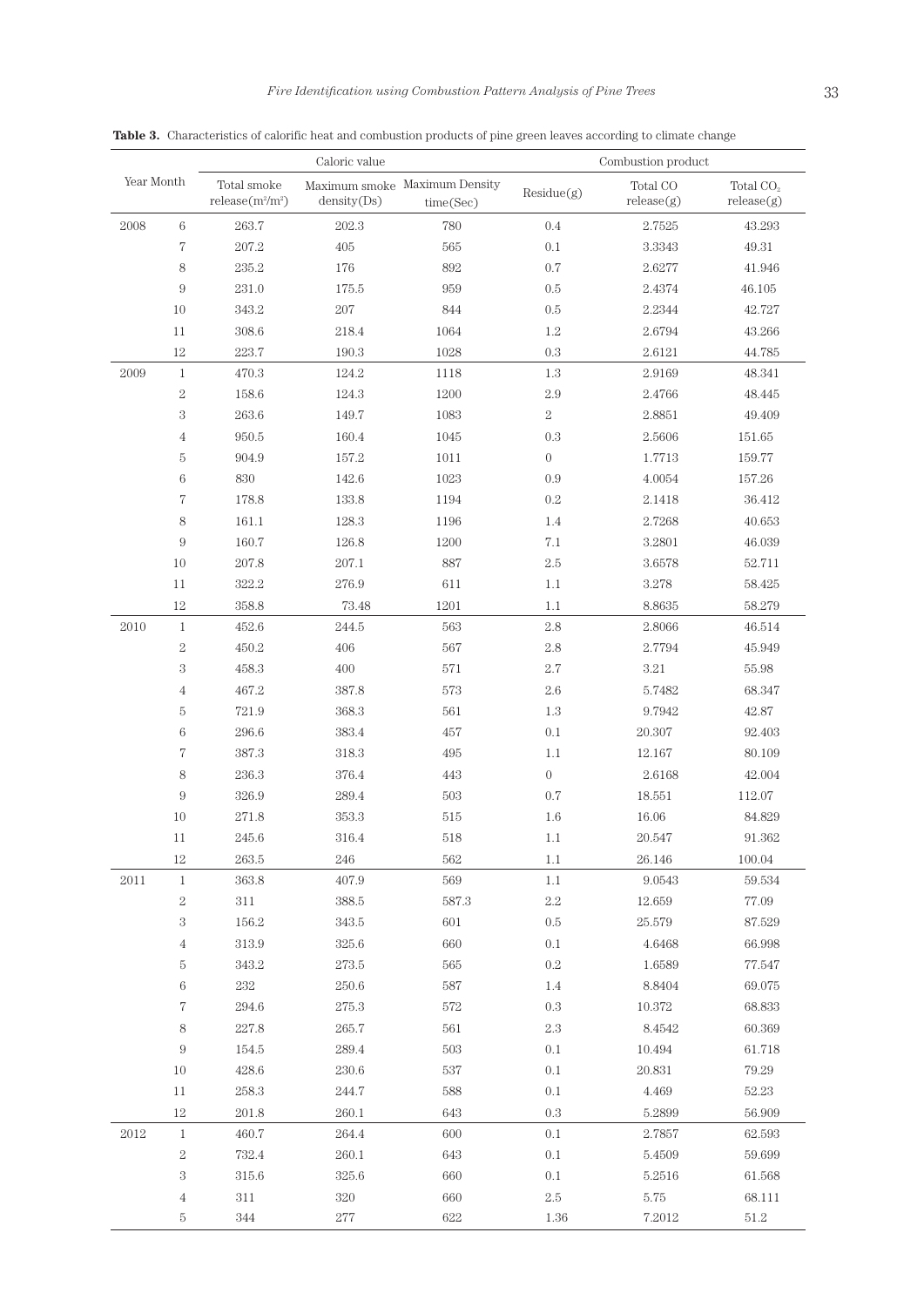tion pattern.

If flames last for a long time after ignition and reach a certain size, flames do not stay in the same intensity as before. Flames slowly spread, quicken, weaken, or grow by factors such as wind intensity, gradient, quantity of fuel, and obstacles. These changes are generally shown in index and shows the ignition point.

#### *2.3. Characteristics of heat exposure index*

Figure 3 shows total heat release, total smoke release, and total smoke density curves of pine green leaves according to climate change in Korea. Total heat release was shown in range of  $11 - 72$  MJ/m<sup>2</sup> during the 4 years. Looking into April and October when risk of forest fires is high,  $55.6 \,\mathrm{MJ/m^2}$ ,  $55.70 \,\mathrm{MJ/m^2}$ ,  $41.3 \,\mathrm{MJ/m^2}$ , and  $41.9 \,\mathrm{MJ/m^2}$ m2 was shown in 2009, 2010, 2011, and 2012, respectively in April and  $32.6 \text{ MJ/m}^2$ ,  $21.3 \text{ MJ/m}^2$ ,  $12.0 \text{ MJ/m}^2$ , and 24.6 MJ/m2 was shown in 2009, 2010, 2011, and 2012, respectively in October. Therefore, heat release of  $41\text{-}56 \text{ MJ/m}^2$  was shown in April and  $21\text{-}33 \text{ MJ/m}^2$  was shown in October. Especially, it was shown that April which has high percentage of water content in fuel had relatively high calorific value. Specific values are shown in Table 3.

When forest fires in April with relatively high calorific values proceed into crown fires, fire loading increases to quicken fire spreading. The reason of this high calorific value is because thermal decomposition rapidly proceed in the initial combustion that large quantity of heat is released for main components such as C, H, S to be combined with oxygen.  $CO<sub>2</sub>$ ,  $H<sub>2</sub>O$ ,  $SO<sub>2</sub>$  are produced as combustibles are completely exhausted, surrounding temperature is increased by high calorific value to quicken heat spreading speed, and the quick heat spreading proceeds quick spreading of fire (Kim H. J. *et al*., 2004).

Calorific value has much influence on damage as must as the length of combustion time of combustibles. Wide range of damage means that important combustibles had existed in the corresponding location and spreading of combustibles have important meaning in considering how fires were spreaded from other locations (NFPA, 2011). Also, forest combustibles of crown fires proceed in a V shape towards the direction of wind in which the fleet of the V shape has 20~40 m length as many fleets occur when proceeding into a large fire. Also when crown fire occurs in a surface fire starting at the tiptop, maximum temperature of the core reaches 1175˚C showing very strong fire force of surrounding flame temperature of 1125˚C, and combustion speed generally proceed 2~4 km an hour which can reach 15km an hour in strong wind (Kang J. Y. *et al*., 2002).

Also, when fire loading is applied largely due to high calorific value from the flame point, heat and speed gradually grows to show typical effect that crown fire has on trees or bushes.

# *2.4. Characteristics of combustion product exposure index*

Figure 3 shows the total heat release curve of pine green leaves according to climate change in Korea. Looking into total smoke release by climate, total smoke release was shown in  $159{\sim}951 \,\mathrm{m^2/m^2}$  during the 4 years in which  $950.5 \,\mathrm{m^2/m^2}$ ,  $467.2 \,\mathrm{m^2/m^2}$ ,  $313.9 \,\mathrm{m^2/m^2}$ , and  $311.0$ m2 /m2 was shown in 2009, 2010, 2011, and 2012, respectively in April and  $308.6 \,\mathrm{m^2/m^2}$ ,  $322.2 \,\mathrm{m^2/m^2}$ ,  $245.6 \,\mathrm{m^2/m^2}$ , and  $258.3 \text{ m}^2/\text{m}^2$  was shown in 2009, 2010, 2011, and 2012, respectively in October. Therefore looking into the total smoke release in April and October when risk of forest fires is high, range of  $311 \sim 951 \text{ m}^2/\text{m}^2$  was shown in April and range of 246~322 m2 /m2 was shown in October in which more smoke release was shown as it became closer to 2012. Also, it was shown that more smoke is released in April compared to October. Therefore more smoke release means that it can become a clue to making an index of soots after forest fires.

Maximum smoke density or total smoke release show similar tendency in which 2 peaks are shown in April and October. High maximum smoke density and quick maximum smoke density time means that smoke density reaches maximum value in short time and more than 10% of fuel in incomplete combustion of smoldering in combustion products are CO in which it can be fatal to the body as it is a very dangerous form of fire(Lee S. H., 2009) Specific values are shown in Table 3.

Figure 4 shows a curve of residue, total CO release, and total  $CO<sub>2</sub>$  release after combustion of pine trees according to climate change in Korea. Looking into residue in April and October, 0.3 g, 2.6 g, 0.1 g, and 2.5 g was shown in 2009, 2010, 2011, and 2012, respectively in April and 1.2 g, 1.1 g, 2.6 g, and 0.1 g was shown in 2009, 2010, 2011, and 2012, respectively in October. Therefore, it was shown that residue of 0.1~2.5 g was shown in April and 0.1~2.6 g was shown in October. There was no special tendency in this characteristic of residue, but concentration of combustion products severely varies by change of season in which it shows maximum value in April ~ May when forest fires frequently occur.

Looking into total CO release, range of  $1.6586\text{-}$ 26.1460 g was shown during the 4 years. Looking into characteristics of April and October when risk of forest fires is high, 2.5606 g, 5.7482 g, 4.6468 g, and 5.7500 g was shown in 2009, 2010, 2011, and 2012, respectively in April and 2.6794 g, 3.2780 g, 5.5470, and 4.4690 g was shown in 2009, 2010, 2011, and 2012, respectively in October. Therefore, it was shown that about 2.5606~ 5.7500 g CO was shown in April and 2.6274~5.5470 CO was shown in October. Looking into total CO<sub>2</sub> release,



**Fig. 4.** Characteristics of combustion products of pine green leaves according to climate change.